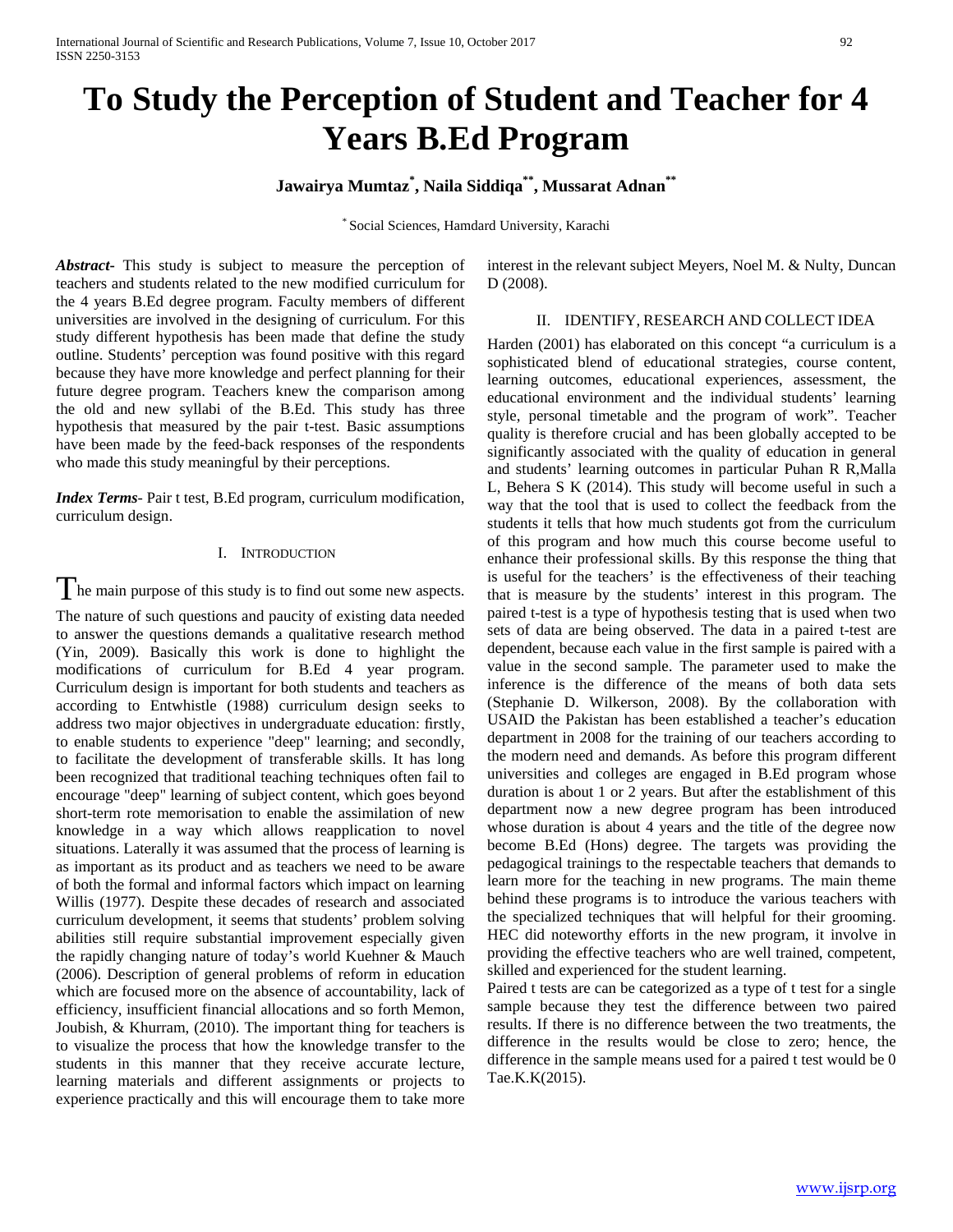#### *A. Bits and Pieces together*

Different researches also support that teacher develop and possess their beliefs about different aspects of teaching on the basis of their experiences as student, as pre-service trainee teachers and through her/his in-service professional development activities teaching and they brought these beliefs in the class Joram & Gabriele (1998);Anderson, Blumenfield, Pintrich, Clark, Marx & Peterson (1995); Wubbels (1992); Zeichner & Gore (1990); Joram & Gabriele (1998); Kagan, (1992); Marso & Pigge (1989); Mertz (1991); Clark (1988).

Following are the certain findings of this research work:

- The specific finding of this research is the measurement of the effectiveness of curriculum structure and design used for 4 year B.Ed progam that is different from previous content not completely but some where necessary changes have been done.
- The interest of the students' as well as teachers' represents the involvement in the implementation of the B.Ed curriculum and this is basically the positive feedback response related to the latest modification in the curriculum.
- A good teacher is that who understand the problems of the students before their explaining. The tool for this research was designed according to the same concept and it was tried, that both the respondents give their feed-back by imaging the required needs and demands.

### *B. Use of Simulation software*

For the analysis of collected data quantitative software named 'Minitab 17' is used. The software proved user friendly and it helped a lot in gathering the data. The software mainly used for the calculation of pair t-test and formation of hyperbolic curve for more illustration.

# IV. RESULTS

TABLE FOR HYPOTHESIS I:

| S.No           | <b>PARAMETERS</b> | <b>VALUES</b> |
|----------------|-------------------|---------------|
|                | N                 | 30            |
| $\overline{c}$ | Mean difference   | 115.5         |
| 3              | St Dev            | 7.2           |
| $\overline{4}$ | SE Mean           | 1.31          |
| $\overline{5}$ | T-Value           | 87.8          |
| 6              | P-Value           | 0.0           |

Due to the pair t-test  $\alpha$  is 0.025 (two tail) and the level of confidence is 95%, the rejection area lie above and below the highlighted region. Hence the p value is 0.0 i.e. less than 0.05. It is critical at this point to realise that we have proven the null hypothesis to be rejected and alternate hypothesis is accepted. We can state that there is significant relationship among the

# III. STUDIES AND FINDINGS

teachers and students in the perceptions of effectiveness of B.Ed 4 year's curriculum design. Sahel, Al-Tawil and Al-Hahithi (2013) found that interactive learning was appreciated by students as a suitable method of learning among students. According to these authors students need interaction for learning, students can learn more by group discussion, team work, use of activities and immense use of teacher's involvement. Most of the students are categorized as the slow learner they need extra care and attention of the teacher, similarly the interaction among the student and the teacher are consider as the strong bond in the society.

TABLE FOR HYPOTHESIS II:

| S.No           | <b>PARAMETERS</b> | <b>VALUES</b> |
|----------------|-------------------|---------------|
| 1              | N                 | 30            |
| $\overline{c}$ | Mean difference   | 118.7         |
| 3              | <b>St Dev</b>     | 5.8           |
| $\overline{4}$ | SE Mean           | 1.0           |
| 5              | T-Value           | 110.5         |
| 6              | P-Value           | 0.0           |

The p value is 0.0 i.e. less than 0.05.It is critical at this point to realise that we have proven the null hypothesis to be incorrect and alternate hypothesis is correct. We can state that there is significant effect of learning environment and available resources on students training. This results explains that the significant effect of learning environment and available resources on students training by using the latest techniques. The use of ICT produce a fruit full effect on the learning and training of the students. In different private sectors students pay high fees for gaining fruit full effect but those students who cannot afford such facilities they face towards the public sector so now if the same strategies will use for teaching in both type of sectors by this way no one deprive from the modest technologies.

TABLE FOR HYPOTHESIS III:

| S.No           | <b>PARAMETERS</b> | <b>VALUES</b> |
|----------------|-------------------|---------------|
|                | N                 | 15            |
| $\overline{2}$ | Mean difference   | 59.2          |
| 3              | <b>St Dev</b>     | 4.7           |
| 4              | <b>SE</b> Mean    | 1.21          |
| $\overline{5}$ | T-Value           | 48.7          |
| 6              | P-Value           | 0.00          |

The p value is 0.0 i.e. less than 0.05.It is critical at this point to realise that we have proven the null hypothesis to be incorrect and alternate hypothesis is correct. We can state that there is